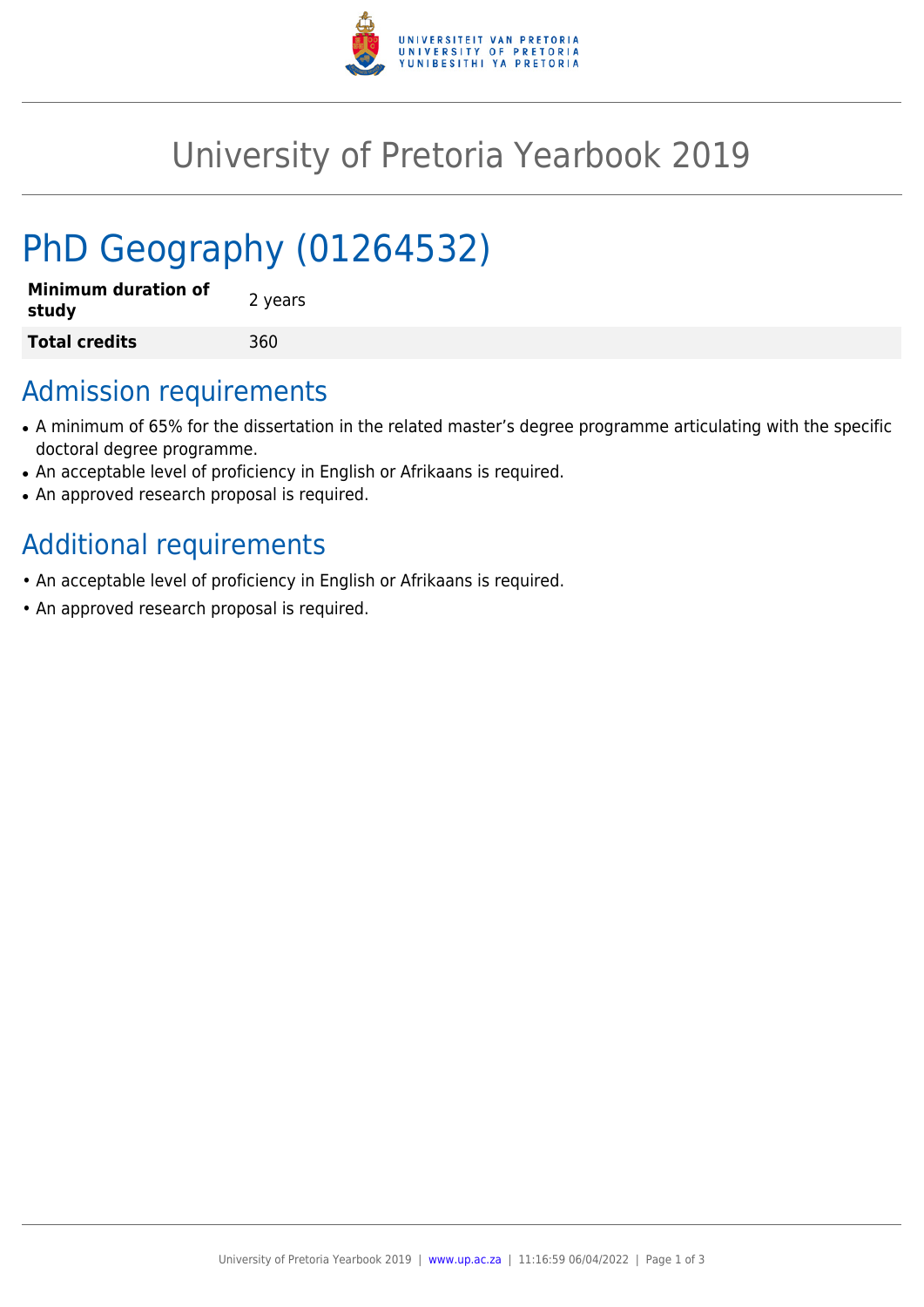

### Curriculum: Year 1

**Minimum credits: 360**

#### **Core modules**

[Thesis: Geography 990](https://www.up.ac.za/yearbooks/2019/modules/view/GGF 990) (GGF 990) - Credits: 360.00